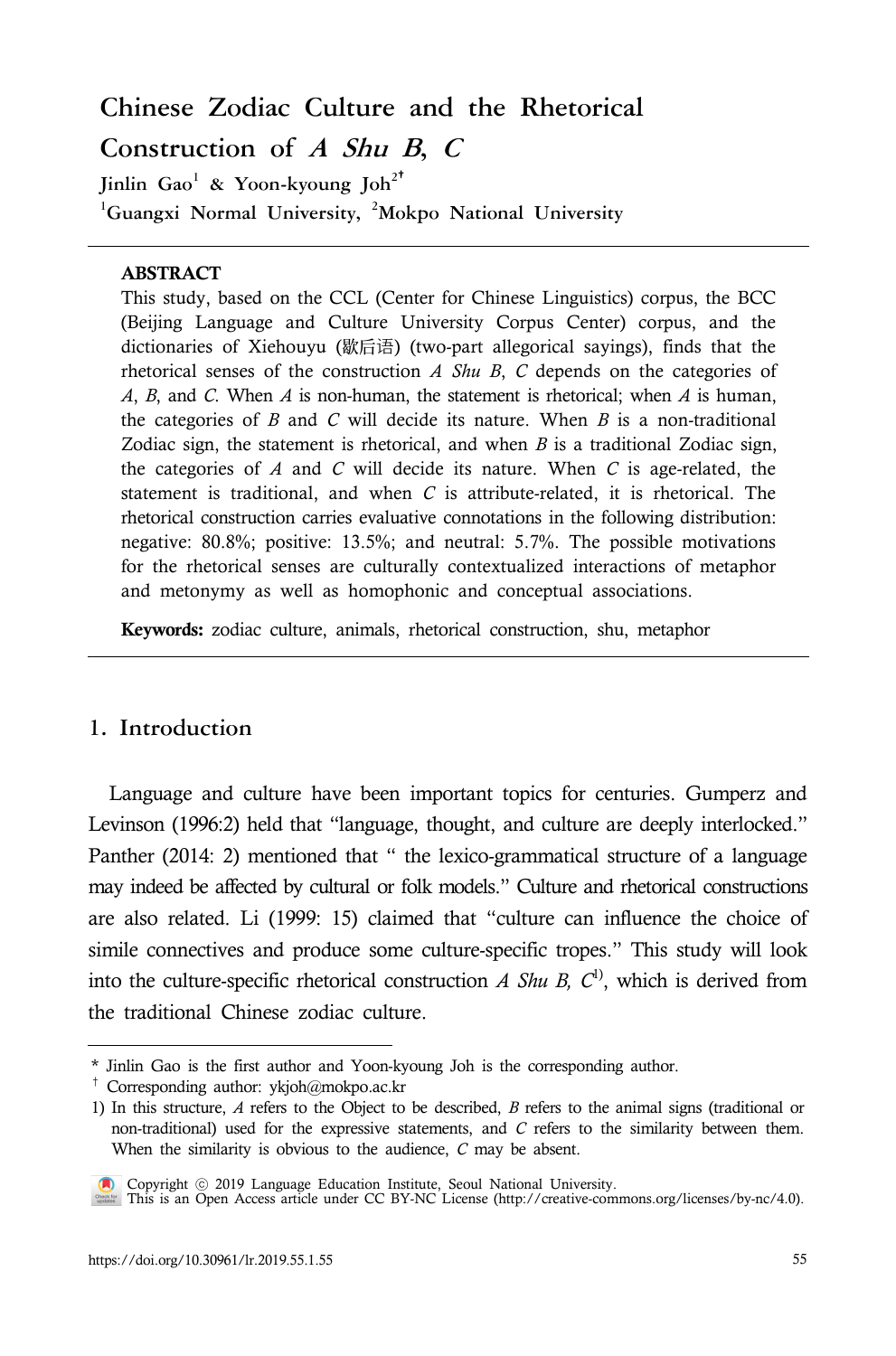Chinese zodiac culture adopts a repeating 12-year cycle (with each year linked to a particular animal: Mouse, Ox, Tiger, Rabbit, Loong, Snake, Horse, Sheep, Monkey, Rooster, Dog and Pig) to denote people's birth year. In Chinese, these animal signs are called *Sheng Xiao* (生肖) *or Shu Xiang* (属相). *Shu* (属) functions as a verb for the practice of using *Shu Xiang* (属相) to designate birth year in the construction: *A Shu B*.

(1) 崔慧景属马。(CCL)2) Cui Huijing was born in the year of *Horse*. According to the interpretation of Chinese characters, "*Sheng* (生) refers to birth year, and *Xiao* (肖) denotes similarity or likeness" (Ye 1998: 7). "*Shu* (属) refers to the twelve Earthly branches to designate years, while *Xiang* (相) indicates animal symbolism." (Huang 1998: 76). Both *Xiao* (肖) and *Xiang* (相) indicate similarity or symbolism. Chinese folkways held that one's personality is related to the attributes of his/her zodiac animal. Those born in the year of Dog are said to be loyal and faithful while those born in the year of Ox are hard-working but stubborn.

This special folkway produced a culture-specific simile which adopted *Shu* (属) as the connective. The observation of this construction in daily practice shows that the boundary of *B* may be extended to non-traditional animal signs while the boundary of *A* may be extended to categories (animal and plant) other than human beings.

(2) a. 这个老师是属*蚊子*的吧, 哼哼唧唧。 (BCC)3)

The teacher is born in the year of *Mosquito*, groaning and moaning.

b. 中国银行业务太慢了!属*蜗牛*的 (BCC)

The service of Bank of China is too slow and it is born in the year of *Snail*.

In (2a) and (2b), such new animal signs as *Mosquito* and *Snail* are adopted as

<sup>2)</sup> CCL (Center for Chinese Linguistics) corpus is an online corpus provided by Peking University. Accessed at: http://ccl.pku.edu.cn:8080/ccl\_corpus. With 700 million Chinese Characters (the 11th Century B.C. - present), this corpus can provide a diachronic view of the Chinese usages. This example is from ancient Chinese history book of Qi Dynasty (479-502 C.E.) 南齐书․五行志 (*South Qi History.On Five Elements*), and it is extracted from CCL Ancient Chinese corpus.

<sup>3)</sup> BCC (Beijing Language and Culture University Corpus Center) corpus is an online corpus accessed at: http://bcc.blcu.edu.cn/. With a total of 15 billion Chinese characters (Journals: 2billion; Literature works:3 billion; Blogs:3billion; Science and Technology: 3 billion; Comprehensive: 1 billion; Ancient Chinese:2 billion), BCC can give a comprehensive global view of modern Chinese usages.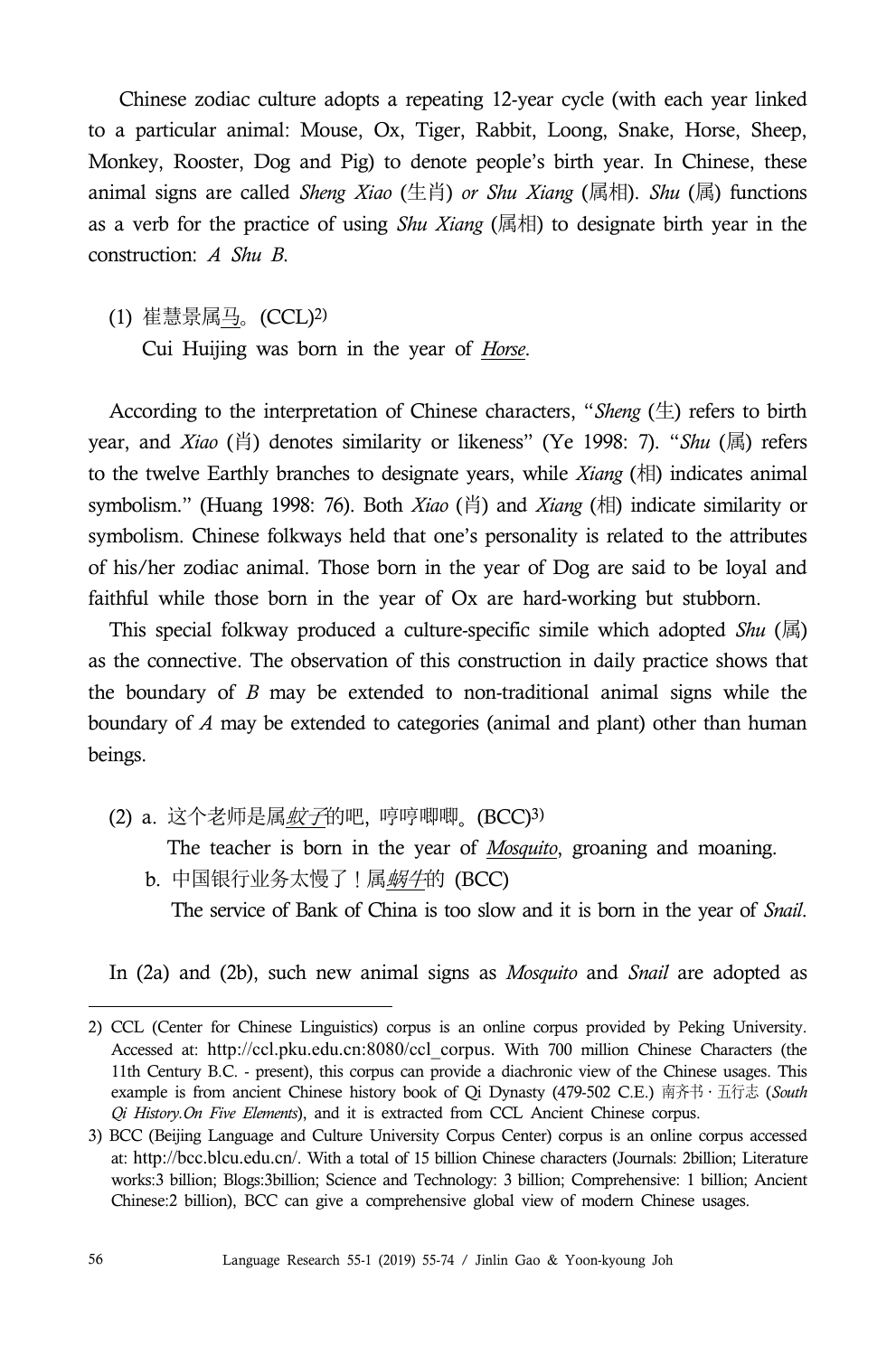zodiac signs to describe the attributes of the teacher and the bank service, respectively. In such examples above, *A Shu B* is used for rhetorical purposes, rather than to designate the birth year. This study attempts to find the possible motivations for the transformation from culture constructions to rhetorical constructions, which may be achieved by answering the following research questions:

- (3) a. What categories can be used for *A, B and* C in the rhetorical construction?
	- b. How does this rhetorical construction get its construction sense?
	- c. What are the possible motivations for the rhetorical transformation?

# **2. Previous Studies**

The examples from ancient Chinese literature works in CCL corpus show that the culture construction of Chinese zodiac signs appeared at Qi Dynasty (479-502 C.E.) (as mentioned in footnote2), while the transformed usages were found in the classical literature work of *XiYouji* (西游记) (*Pilgrimage to the West*) by Wu Chengen of Ming Dynasty (1368-1644 C.E.), in which the Monkey King was described as the following:

(4) 獠牙往外生, 就象属*螃蟹*的, 肉在里面, 骨在外面。 (CCL) With outward tusks, he was born in the year of *crab*, tender inside, tough outside.

In (4), a crab is adopted as a zodiac sign and its physical attributes are used to describe *Monkey King* as a person with tender heart and tough body.

The transformed construction has a long history but the theoretical study on it only began at the 1980s. Lin (1985:18) first defined this construction as the following:

(5) Suppose A, B and C represent the target, the source and the similarity respectively, then this special model of trope is "A (shi) Shu B (de), C", and in this model, A usually refers to human; B refers to *Shu Xiang* (属相) (Chinese Zodiac animals), mainly those temporarily-borrowed ones; C refers to the personality or characteristics of human beings. The meaning of this model is to describe the personality of human beings, so we name this kind of trope *Xing Yu* (性喻) (Metaphor for Personality).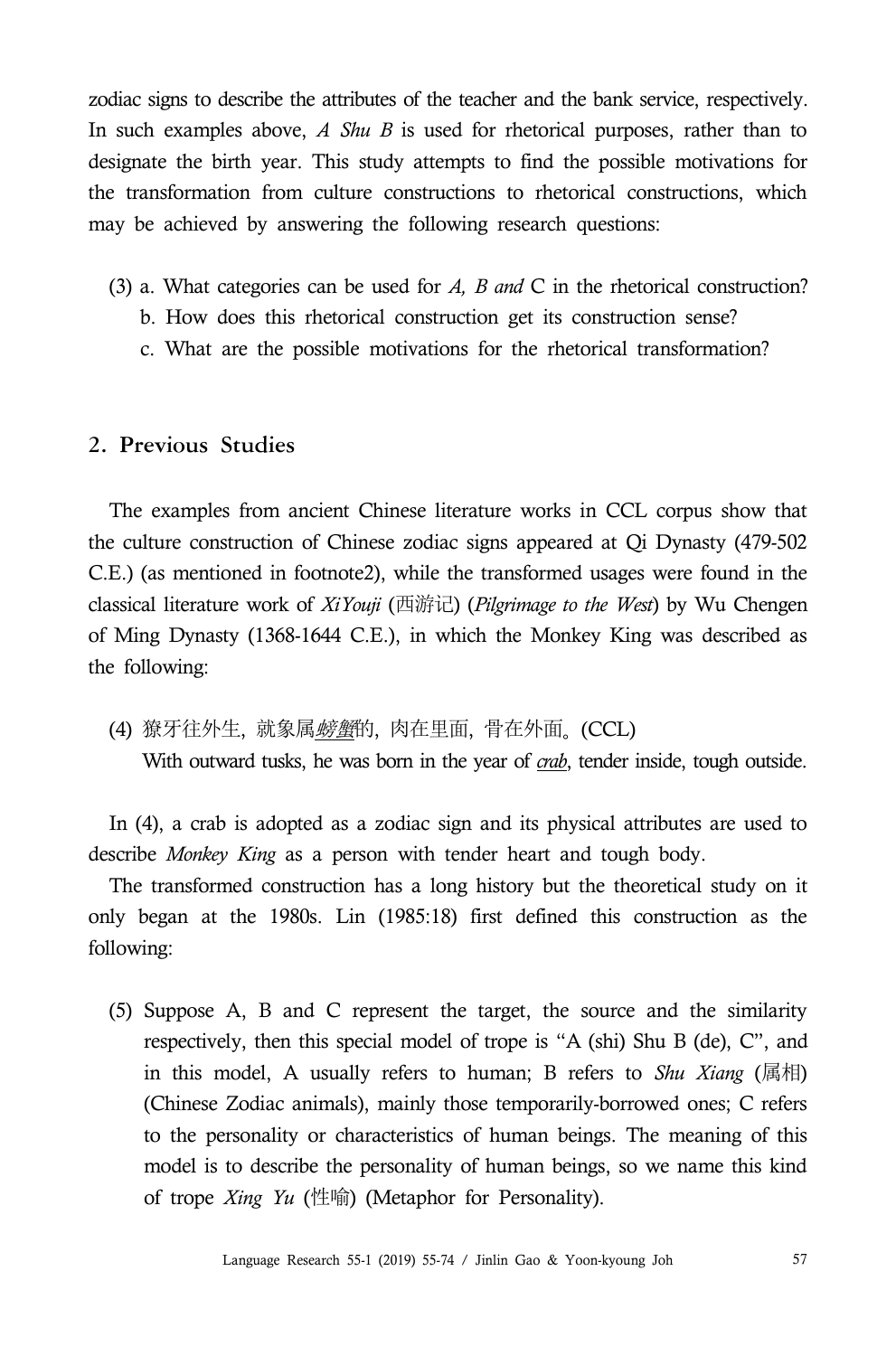Ma (1987: 43-44;33) regarded *Shu* (属) as a kind of simile connective, just like *Xiang* (像) (like or as). He analyzed the choice of the source and the grammatical relationship between the source, the target and the connective. However, he did not touch the issues regarding the choice of the target and the similarity.

Tang and Huang (1989: 12) highlighted the source and the connective *Shu* (属) and defined this construction as the following:

(6) In Chinese, there is a special kind of trope, which uses *Shu Xiang* (属相) (Chinese Zodiac Signs) or borrowed *Shu Xiang* (属相) as the source and the simile connective is *Shu*, so we call it *Shu Yu* (属喻) (Zodiac-based Metaphor)*.*"

They grasped the attributes of the connective and the source, but they didn't define the boundary of the target and the ground.

Li and Li (2013) and Li (2014) analyzed the connective verb *Shu* (属) from the grammatical and semantic perspectives, which partially classified the boundary of the source and the target, but she didn't touch similarities and possible cognitive motivations of it.

Gao (2008) analyzed the boundary of the source, the target, the similarity and the motivations. The cognitive motivations for this construction involve the *Great Chain of Being* metaphor, in which the non-human objects are personified to be the target, while the non-animal notions are conceptualized metaphorically as animals of the source. Gao (2008) didn't take *A Shu B, C* as a whole from the cognitive construction perspective. He didn't touch the relationships between the sense and the form, especially the conditions for the transformation from zodiac senses to rhetorical senses. The data source of it is a combination of dictionaries and random trail searching on-line for the potential collocations (2008:13-14), rather than such systematic corpora as CCL and BCC, so the data of Gao (2008) may be not systematic and complete.

Yang (2017) adopted the criteria by Goldberg (1995; 2006) to analyze the development of the construction sense of *Shu N De* and concluded that the conditions for the construction sense are: Increased subjectivity, conventionalized implicature and contextual supplementation. She touched little on the motivations and the target.

The review above showed that the majority of the works analyzed the syntax and semantics of this construction and they focused on the source and the connective. Even though two recent studies take new perspectives of metaphor and construction grammar, but the analysis of the global construction (the target, the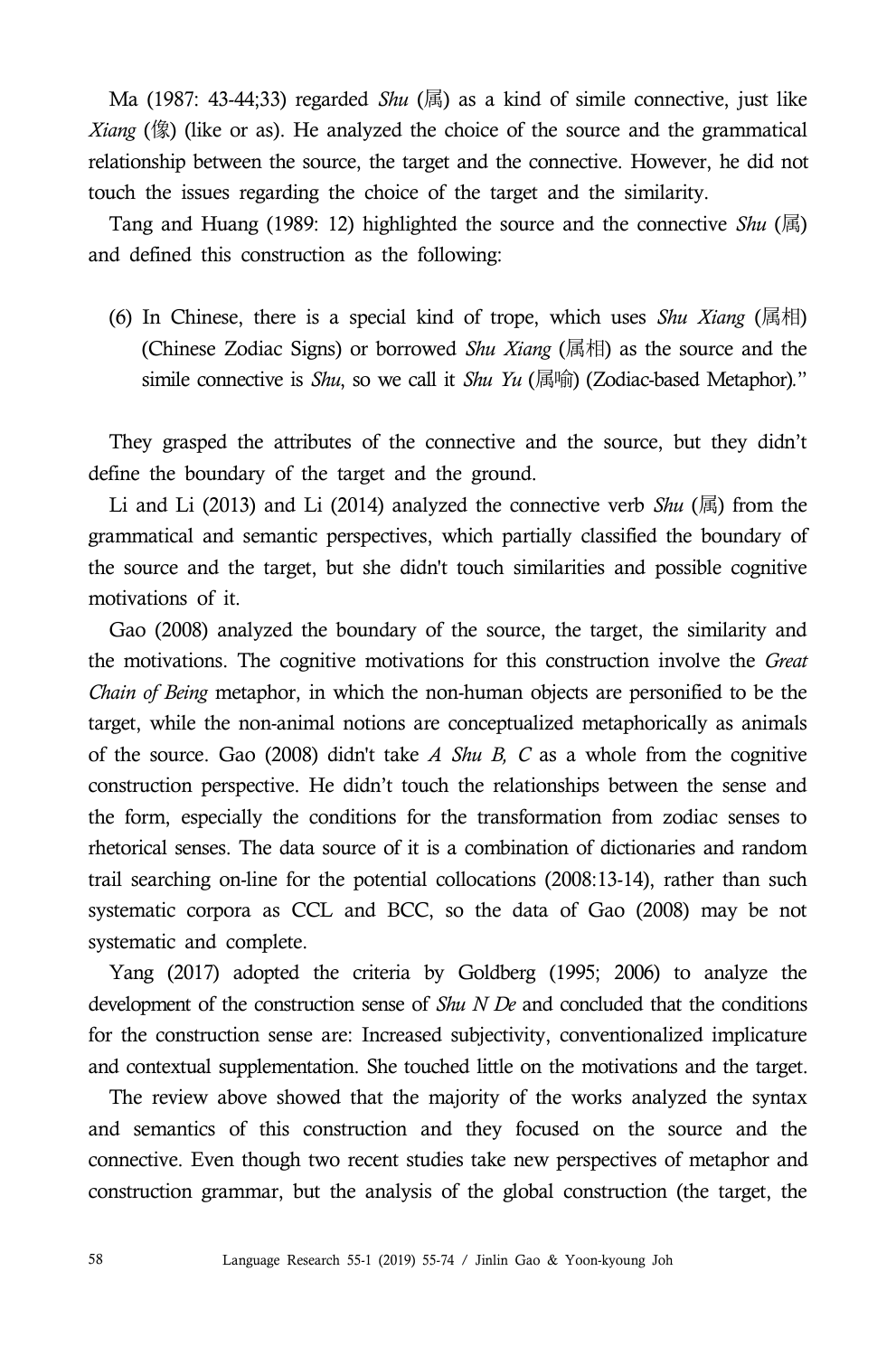source and ground) and of the possible motivations for the transformation from cultural construction to rhetorical construction was scarcely done. Therefore, this study attempts to give a global analysis of the construction and of the motivations for it.

## **3. Data Collection and Description**

In the construction *A Shu B, C*, all the other elements are variable, except the connective verb *Shu* ( $\overline{B}$ ), so  $\overline{B}$  (*Shu*) will be the most important key character for the search of this construction in CCL corpus by Zhang et al. (2003) and BCC corpus by Xun et al. (2016), which can provide this study with contexts of the construction.

In Chinese, *Shu B, C* is a kind of proverb: *Xiehouyu* (歇后语) (two-part allegorical sayings). Heider (2011:53) summarized that "*Xiehouyu* (歇后语) (two-part allegorical sayings) has two parts: the first part is fairly enigmatic while the second part is usually somewhat explanatory. Often a speaker uses only the first, leaving it to knowledgeable listeners to fill in the meaning." *Xiehouyu* (歇后语) (two-part allegorical sayings) is so widely used that many dictionaries are edited, and *Shu B* (*de*)*,* (*C*) is cataloged as *Shu*-*headed Xiehouyu* (属字开头的歇后语) in the dictionaries by Wen (2002; 2004; 2005). These dictionaries can directly provide examples of this construction.

With 属 (*Shu*) as the key Chinese character, the contexts are extracted from the corpora and dictionaries. The selection criteria is the definition by Lin (1985) and the description by Heider (2011). The contexts are sorted in an Excel file, marked and classified according to the categories of *A* (Target)*,B* (*Source*) and *C* (*Ground*).

## **4. Characteristics of the Construction and Its Components**

The corpora and dictionaries produced 660 examples of *A Shu B, C* construction. Based on the observation of these examples, the possible categories for the Target (*A*), the Source (*B*) and the Ground (*C*) are generalized on the classification of the semantic categories of them respectively, such as Human, Zodiac Animal, Non-Zodiac Animal, Plant, Food, Natural Phenomena, Historical Figures, Abstract Notions etc. In the following sections, this construction and its components will be analyzed from the perspective of construction grammar and conceptual metaphors.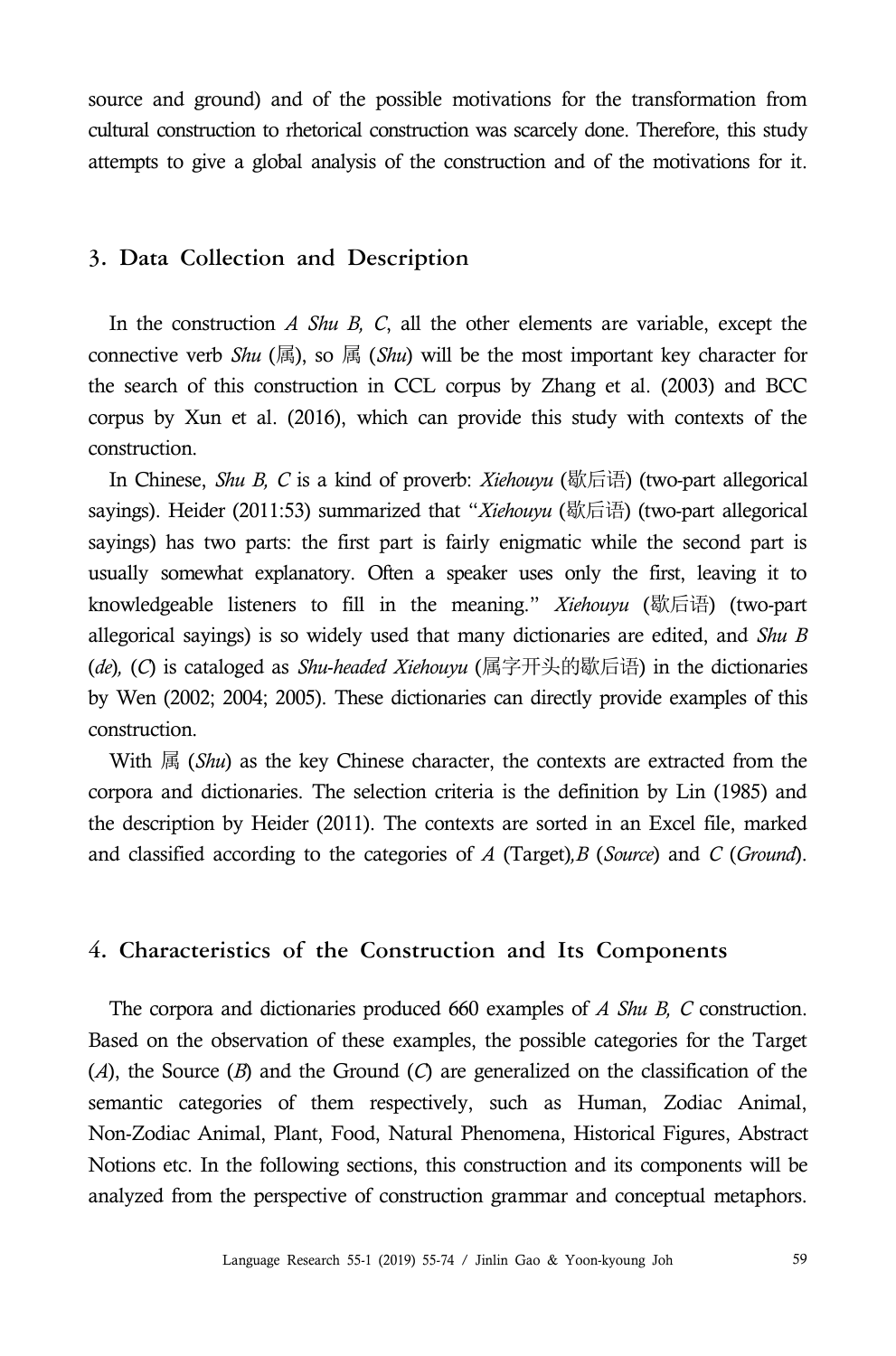#### 4.1. The rhetorical construction

*A Shu B, C* is a time-honored cultural-specific construction in Chinese culture and language. Goldberg (1995:1) stated that "constructions themselves carry meaning, independently of the words in the sentence." *A Shu B, C* as a whole derives from the customs of designating birth years with animal signs, but it carries rhetorical meanings, which is independent of the individual words in it and can only be understood in the Chinese zodiac culture. Goldberg's definition can testify the status of this culture pattern as a construction.

(7) C is a CONSTRUCTION if  $f_{def}$ , C is a form-meaning pair  $\lt F_i, S_i$  such that some aspect of  $F_i$  or some aspect of  $S_i$  is not strictly predictable from C's component parts or from other previously established construction (1995:4)

Goldberg (2006:5) revised that patterns are stored as constructions even if they are fully predictable as long as they occur with sufficient frequency. The rhetorical construction of *A Shu B*, *C* has inherited its form and meaning from Chinese zodiac culture, but the global meaning is not strictly predictable from the parts in it. Even with *B* as traditional zodiac animals, the meaning may not be the traditional meaning of designating birth years. For example,

(8) 老头老太太都是属鸡的, 起的最早。 (BCC)

The old people were born in the year of *Rooster*, rose the earliest.

In (8), the first part is the traditional zodiac expression, but the second part is not the traditional meaning. The first part can give some cultural hints but the meaning of the construction cannot be completely predicted, because the possible ground desired by the speaker is unpredictable. The second part transfers the traditional cultural construction into the non-traditional rhetorical construction. Liu (2010:13) defined rhetorical constructions as "all the unpredictable constructions", and he also argued that the rhetorical motivations can lead to occasional, temporary, specific and refreshing experiences in the constructions which are context-dependent (2010:14). Based on the definition and standard by Goldberg (1995;2006) and Liu (2010), it can be argued that *A Shu B*, *C* can be used as a rhetorical construction derived from the predicable grammar construction of *A Shu B* which is traditionally used for birth year designation. *A Shu B*, *C* is composed of two parts: the antecedent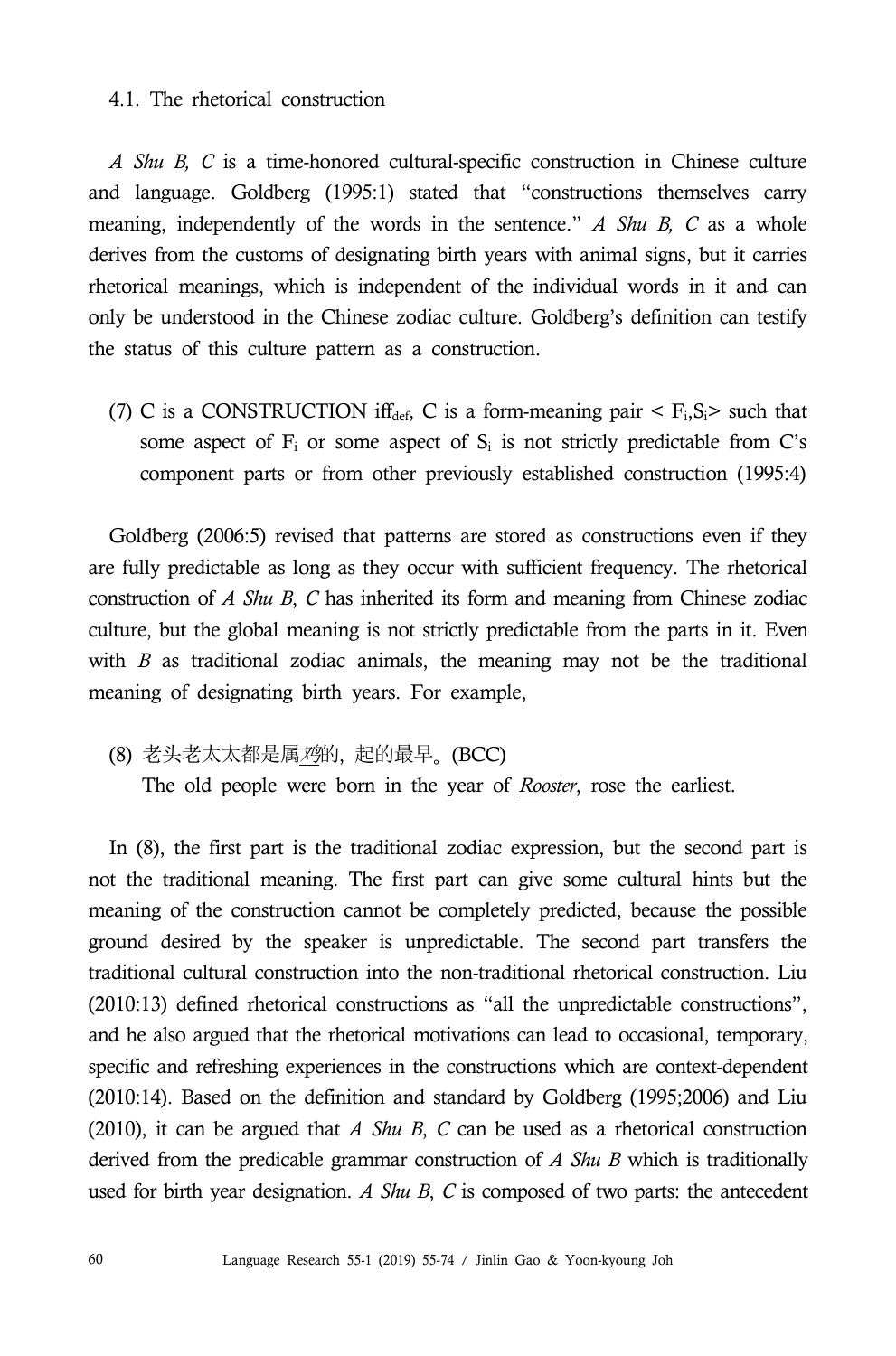(the front part) and the consequent (the second part). In the antecedent, the Target (*A*) and the Source (*B*) are connected by the connective (*Shu*) (属), which endowed the Target and the Source with potential similarity or contiguity relationships within the frame of Chinese Zodiac culture. The consequent (*C*) describes the potential similarities or intended attributes of the Target (*A*).

The observation showed that the categories of *A* and *B* and *C* are the critical factors for the transformation from the grammar construction to the rhetorical construction, which will be elaborated in the following sections.

### 4.2. Source (B) categories

The most striking attribute of *A Shu B* construction is the cultural practice of designating birth year with zodiac animals and relating human personality with zodiac animals. Kövecses (2002: 17) claimed that "Human beings are especially frequently understood in terms of (assumed) properties of animals". In nature, Chinese zodiac culture is "a kind of animal metaphor beneath which lies the conceptual metaphor: *HUMAN BEINGS ARE ANIMALS* " (Gao 2008: 29-30)*.* The Source (*B*) is critical to the construction, while the connective verb *Shu* triggers the culture-specific mapping from the Source (*B*) to the Target (*A*). The categories of the Source will influence the construction senses and they should be analyzed first.

It's shown from the classification that the Source categories fall into two types: traditional zodiac signs and non-traditional zodiac signs. Among the 660 examples collected, traditional signs occupy only 87 (13.2%) while non-traditional ones take 573 (86.8%) of the total and both of them fall into sub-categories as shown below (Table 1):

The traditional zodiac signs gain non-traditional senses in the rhetorical construction while the non-traditional categories (Animal, Plant, Human Pro fessions, Historical or Literature Figures, Artificial Objects, Natural Objects and Abstract Notions) can also enter the zodiac family to function as the Source in the rhetorical construction. Table 1 showed that non-traditional categories appear the most (86.8%) as the Source to produce rhetorical senses directly. Among the subcategories, animals (traditional:13.2% and non-traditional:43.9%) are used the most, which may reflect the animal symbolism nature of this construction. The distribution frequency of the zodiac animals may reflect the relationships between human beings and these animals. Human beings tend to use more familiar categories for their cognition, so the closer relations may be reflected in the higher frequency.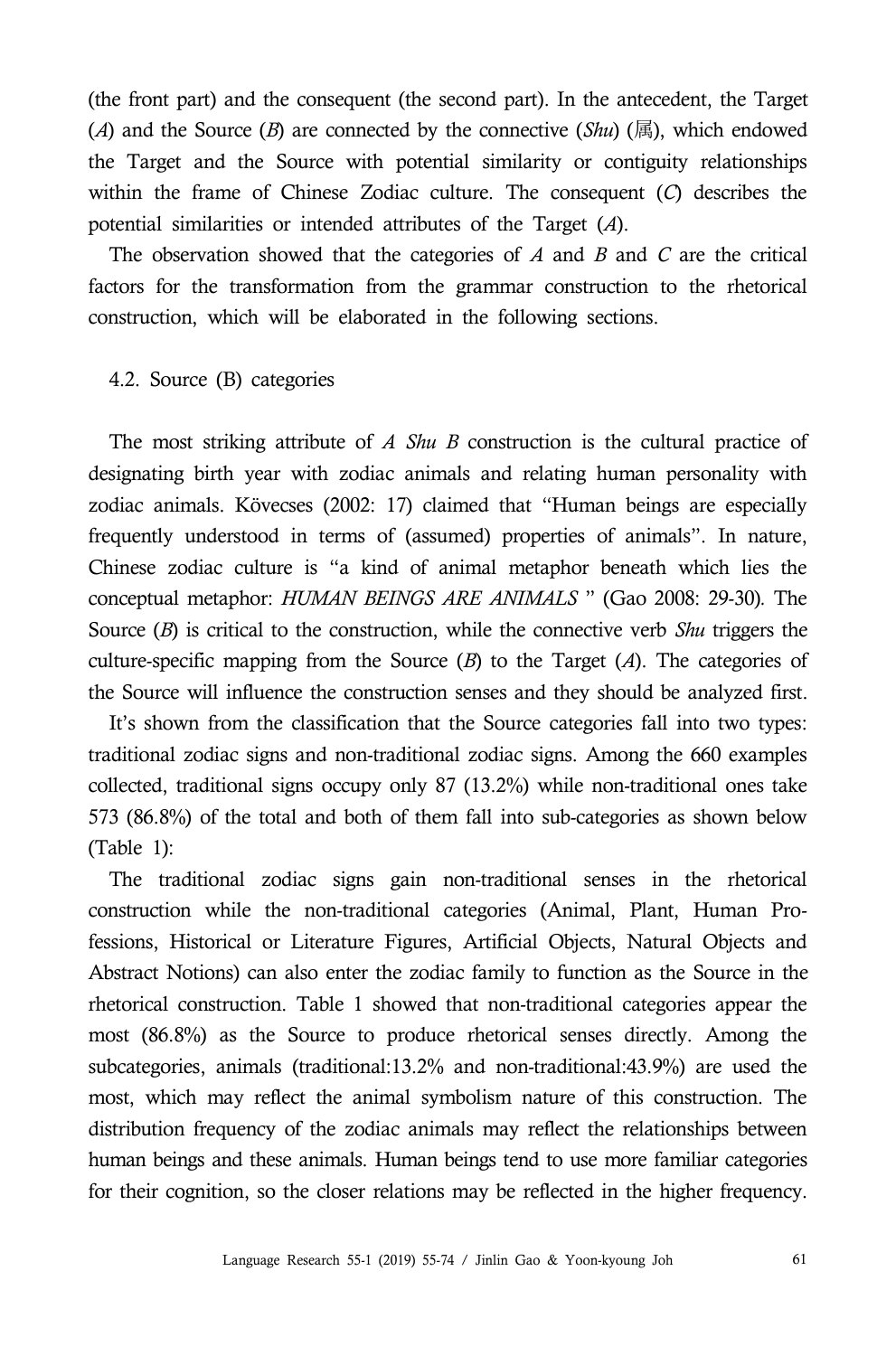|              | <b>TZS</b>     |        |    | <b>NZS</b> |        |
|--------------|----------------|--------|----|------------|--------|
| Mouse        | 10             | 1.52%  | AP | 290        | 43.90% |
| Ox           | 8              | 1.21%  | PP | 70         | 10.60% |
| <b>Tiger</b> | 3              | 0.45%  | HP | 11         | 1.70%  |
| Rabbit       | 7              | 1.1%   | HF | 39         | 5.90%  |
| Loong        | $\overline{2}$ | 0.3%   | AO | 147        | 22.30% |
| Snake        | $\overline{2}$ | 0.3%   | NO | 12         | 1.80%  |
| Monkey       | 12             | 1.82%  | AN | 4          | 0.60%  |
| Rooster      | 12             | 1.82%  |    |            |        |
| Dog          | 19             | 2.87%  |    |            |        |
| Pig          | 12             | 1.82%  |    |            |        |
| Total        | 87             | 13.20% |    | 573        | 86.80% |

Table 1. The Distribution of Source Categories<sup>4)</sup>

Liu (2010:13) stated that grammatical constructions and rhetorical constructions are not strictly separated. When the traditional zodiac signs are used as the Source (*B*), the construction may be grammatical or rhetorical.

(9) a. 我属牛的, 现在二十八周岁。 (BCC)

I was born in the year of *Ox* and 28 this year.

b. 九头牛也拉不回来, 正好属 牛的他被妻子嗔为"犟 牛"。 (BCC) Nine oxen pull him back (change his mind), just born in the year of *Ox*, so he was dubbed stubborn *Ox* by his annoyed wife.

c. 这女人是不是属牛的, 有四个胃。 (CCL)

Was this woman born in the year of  $Ox$ , having four stomach cavities.

In (9a), the construction is a traditional grammatical construction for designating birth year, while in (9b), both traditional grammatical and rhetorical senses are blended since the grammatical construction also carries some rhetorical light, and the Source refers to both the birth year and the similarities between the *Ox* and *he.* (9c) is a completely rhetorical construction whose meaning can not be predicted

<sup>4)</sup> In this table, abbreviations are used. TZS: Traditional Zodiac Signs; NZS:Non-traditional Zodiac Signs AP: Animal and animal Parts; PP:Animal and plant Parts; HP: Human Professions; HF: Historical and Literature Figures; AO: Artificial Objects; NO:Natural Objects; AN: Abstract Notions. These abbreviations will be used in the following sections and figures.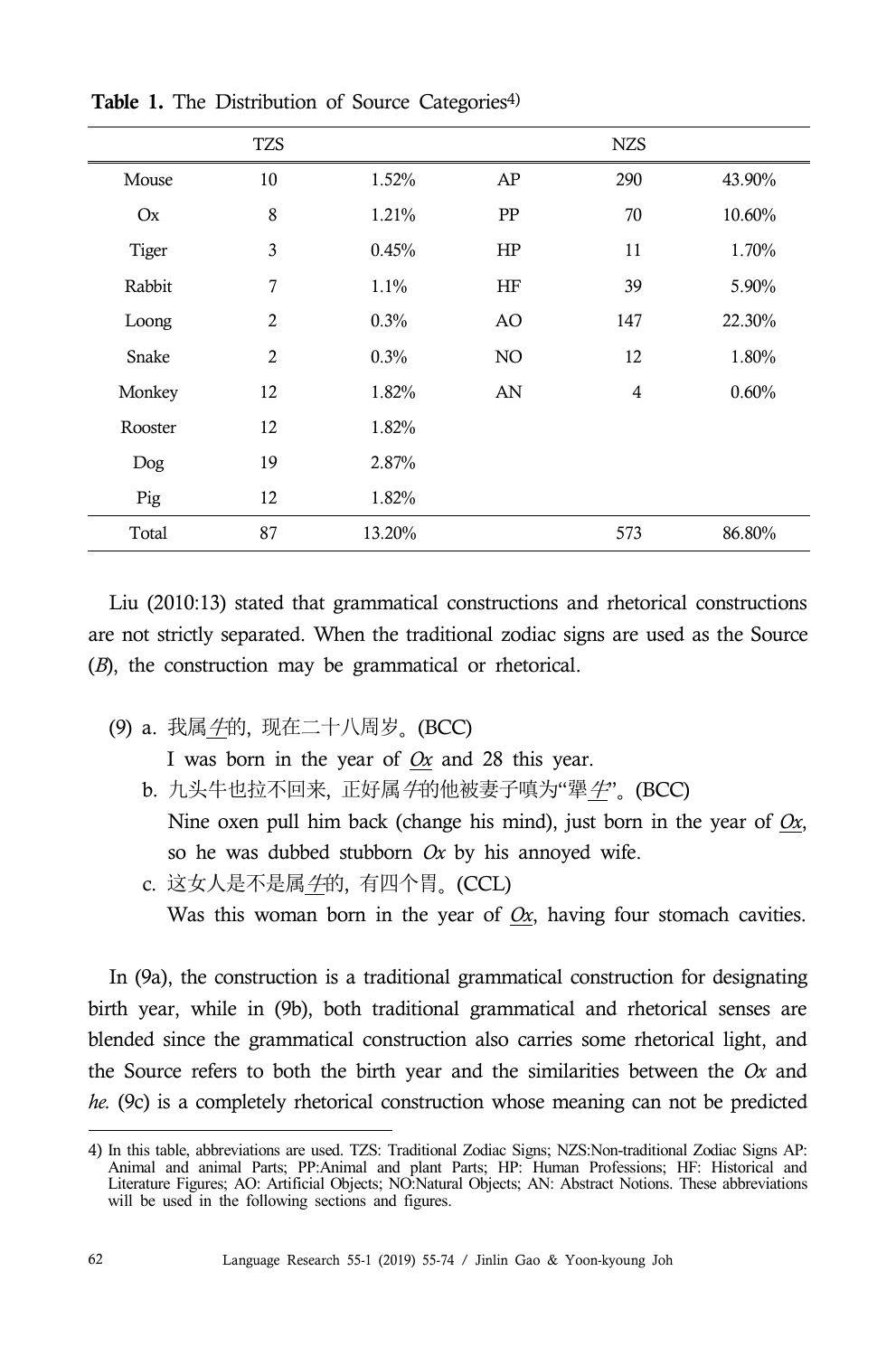unless in the construction frame. The stomach cavities are not the traditional concern for the personalities of those born in the year of Ox, and this new aspect consolidates the rhetorical nature of this construction, because the construction sense is not birth year designation but metaphorical mapping from Ox onto human beings. The presence of the Ground (*C*) is a decisive factor for the construction with traditional zodiac signs.

When the non-traditional zodiac signs are used as the Source (*B*), *A Shu B*, *C* can only be the rhetorical construction, regardless of the presence of the ground (*C*). The non-traditional signs cannot have the year designation effect in Chinese and they can only function as the Sources of the mappings onto the Targets, as shown below.

(10) a. 你属<u>*袋鼠*的啊,</u>回家走路用蹦的啊! (BCC)

Were you born in the year of *Kangaroo*, homing by scampering !

- b. 属鸡毛的, 越吹越觉得自己高。 (Wen, 2002:856) Were you born in the year of *Chicken feather*, the more self-blowing (bluffing), the higher (superior) you feels.
- c. 我是不是属向日葵的, 最不喜欢大白天下雨。 (BCC) Was I born in the year of *Sunflower*, disliking daytime rain most.
- d. 蒋介石这个人是属*核桃*的, 只能砸着吃。 (Wen, 2002:854)
- Chiang Kai Shek was born in the year of *Walnut*, only cracked by force. e. 亲戚们不停拷问我, 都是属*FBI5)*的。 (BCC)

My relatives interrogate me endlessly, and they were born in the year of *FBI*

- f. 你是属曹操的, 这么大疑心。 (Wen, 2004:1179) You were born in the year of *Cao Cao6)*, so suspicious.
- g. 我这个人是*暖水瓶*的, 别看外面冷, 里头热着。 (Wen, 2002:861) I was born the year of *thermos*, seemingly cold in appearance but warm in heart.
- h. 这孩子属水的, 不听话, 但命大。 (CCL)
- This kid was born in the year of *Water*, intractable, but lucky to be alive. i. 夜袭队都是属*鬼*的,黑夜活动多。 (CCL)

The Night Attack Troops were born in the year of *Ghost*, more night activities.

<sup>5)</sup> FBI stands for Federal Bureau of Investigation, and here it refers to the staff of FBI as a profession.

<sup>6)</sup> Cao Cao is historical and also Literature figure who was portrayed as over-suspicious in the historical novel *Romance of the Three Kingdoms* (Luo Guanzhong,14th century).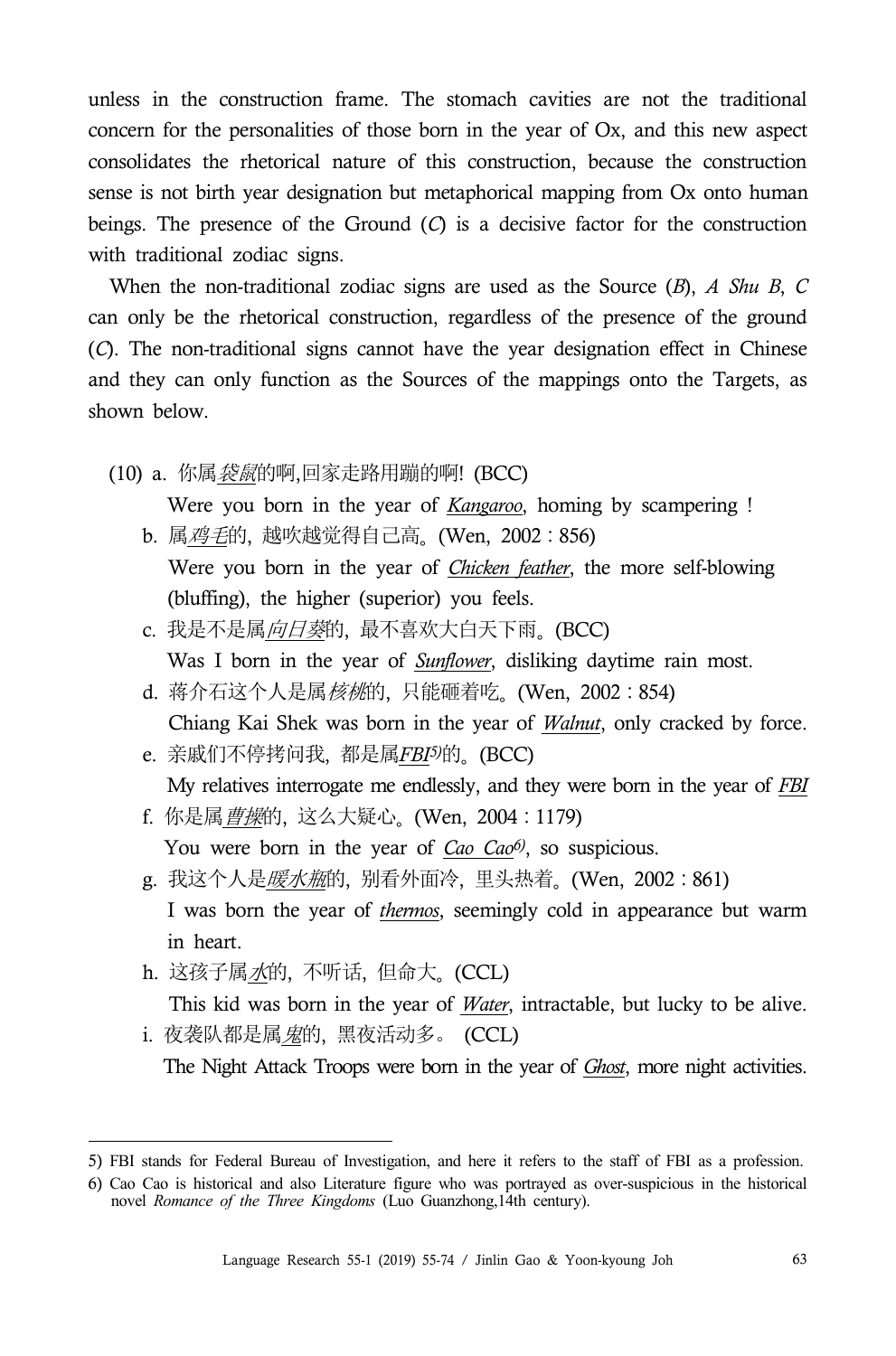## 4.3. The target (*A*) categories

The original target of *A Shu B* is human-exclusive, because its primary function is to designate the birth year of human, especially Chinese people. However, the analysis showed that some other categories can also appear in the Target position such as Animals, Artificial Objects, Natural Objects, Abstract Notions etc. When the non-human categories are used as the target, this construction is definitely a rhetorical construction in which the attributes of the Source (*B*) are used to understand the attributes of these non-human categories.

- (11) a. 这位属*鸡*的*美国老人*已经习惯于每天四点多钟早起上班。(BCC)
	- The *old American man* born in the year of *Rooster* is used to rising at about 4 AM to work.
	- b. 我们家*狗*属*闹钟*的吗?还不能摁。 (BCC)

Was our *dog* born in the year of *Alarm clock*, not to be silenced by press. c. 小*皮鞋*, 每次我穿你你就下雨, 你是不是属雨的啊。(BCC)

Pretty *leather shoes*, were you born in the year of *Rain*? It rains whenever I wear you.

- d. 手机属篮球的, 掉出来也就算了, 几十阶的楼梯蹦着到底了。(BCC) My *mobile phone* was born in the year of *basketball*, it's all right to fall out off my bag, but it bounces down through several steps to the ground.
- e. 冬天的*太阳*是属骗子的, 只照明不取暖。(BCC) The winter *sun* was born in the year of *Cheater*, sending light but not heat
- f. 夏之桃的*微博*怎么那么敏感呢?是属*雷达*的吧。 (BCC) Summer Peach's *blog* is so sensitive, was it born in the year of *Radar*?
- g. 生活还是要继续属*牙膏*的, 不挤不出油。 (BCC) *Life* was still born in the year of *Toothpaste*, no pressure, no paste (productivity).

 In (11a), the target is the American old man, who has no Chinese zodiac background, so this expression tends to be rhetorical, and it is confirmed in the predicate that it's used to describe his habitual behavior rather than to designate his birth year. When the target is human being, the rhetorical construction is a kind of direct mapping from the Source attributes onto human beings.

In the examples from  $(11b)$  to  $(11g)$ , the targets are respectively animal  $(dog)$ , artificial objects (shoes and mobile phone), natural Object (sun), and abstract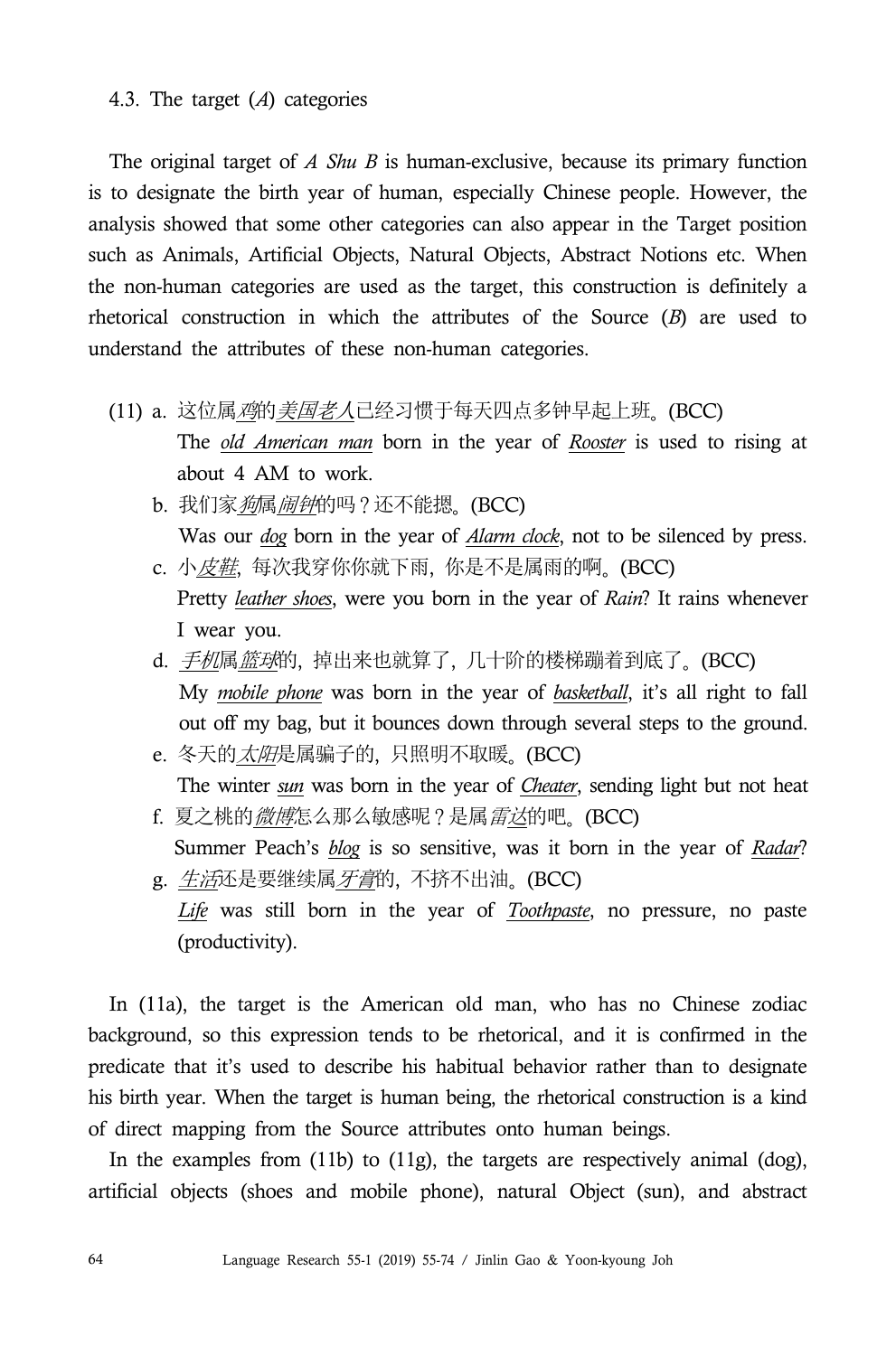Notions (blog and life), which definitely lead to the rhetorical feature of this construction. Since the traditional typical target of *A Shu B* is culturally humanexclusive, when non-human categories appear in the target position, this construction is doubtlessly a rhetorical construction. When these non-human targets appear, the construction involves a chain of indirect metaphorical mappings in which the non-human categories are first personified and then the Source attributes can be mapped onto them in the Zodiac-derived construction *A Shu B*.

The mappings from the Source categories (Traditional Zodiac signs and non-traditional Zodiac signs) onto the Target categories (Human beings and Non-Human notions) are summarized and illustrated in the figure below:



Figure 1. Source to Target Mappings<sup>7)</sup>

## 4.4. The ground (*C*) categories

As mentioned above, the consequent (*C*) denotes the potential similarities or intended attributes of the Target (*A*). The presence and the categories of the consequent are critical to the rhetorical transformation of the construction.

The presence of the consequent depends on the nature and familiarity of the potential similarities or intended attributes. When the potential similarities are contextually obvious and familiar to the speakers, the consequent can be omitted.

<sup>7)</sup> In this figure, NHB stands for Non-Human Beings. A dotted Arrow is used to refer to the intermediate mapping from human onto non-human categories which endow them virtual status as human beings, especially as Chinese with Zodiac background.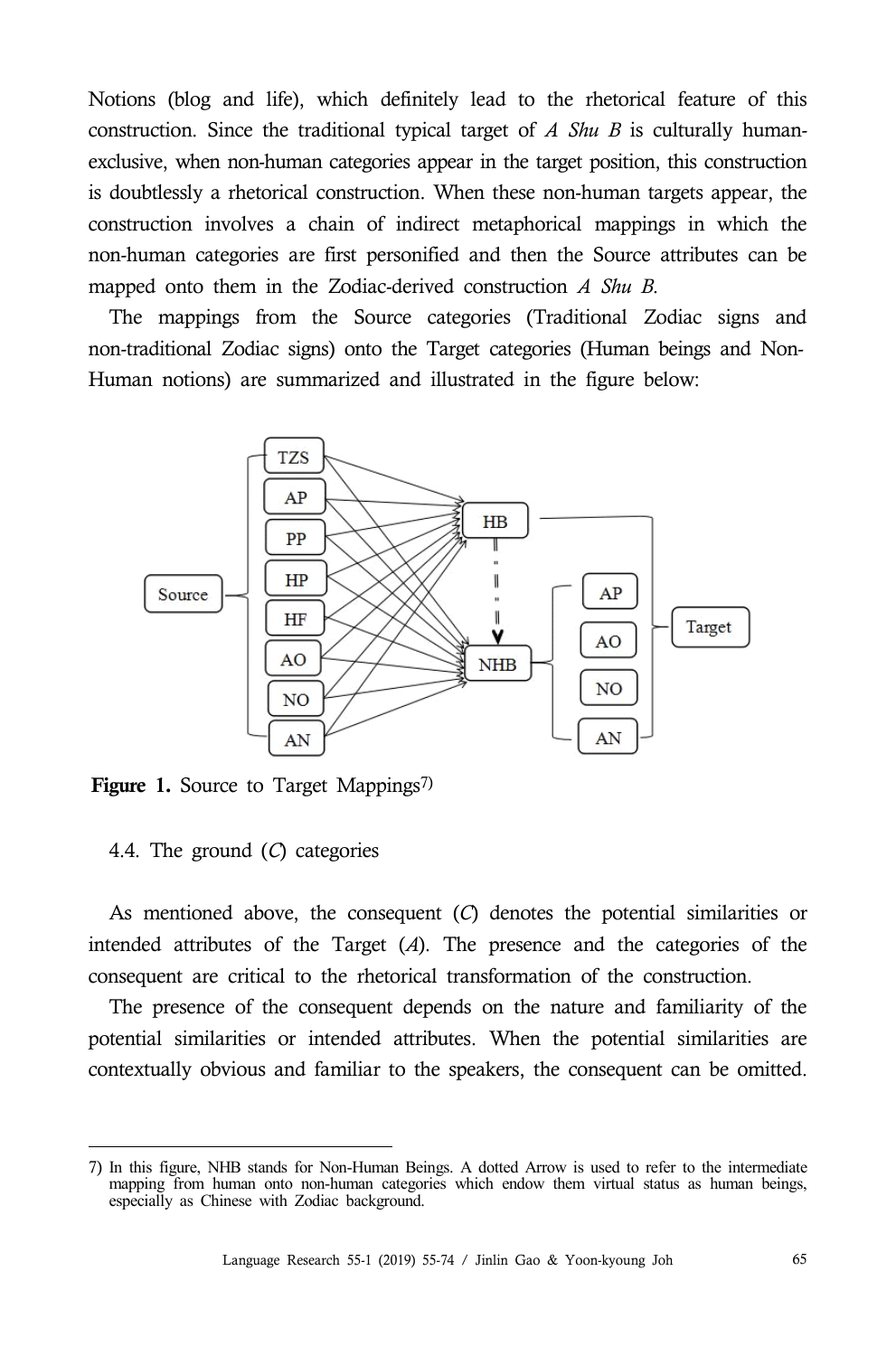# (12) a. 三八路 车你肯定是属 乌龟的。 (BCC)

No38. *bus*, you must be born in the year of *Turtle*

b. 你上辈子是属*苦瓜*的? (BCC)

You must have been born in the year of *bitter melon* in your past-life?

In (12a) and (12b), the prominent attributes of turtle and bitter melon are obvious in the contexts. The slow moving of turtle is mapped onto the speed of the bus which is not supposed to be too slow. The bitterness of bitter melon is mapped onto the hardships in life because in Chinese, the hardship in life may be described as bitter. In these examples, the potential similarities are contextually obvious and familiar to the speakers, so they can be omitted. However, just as Zhang and Jiang (2012) and Shu (2015) mentioned, in most cases, the consequent is present, because "the upshot of using a *xiehouyu* is the second part, or the ground. The first part only serves as the trigger for bringing out the second part," as Shu (2015: 76) claimed.

Just as analyzed in 3.2.2, in *A Shu B*, *C*, the presence of the consequent can influence the nature of the construction. When the Target (*A*) is human and the Source (*B*) is the traditional zodiac sign, the nature of the construction depends on the presence and category of (*C*). When the consequent is present as the birth year category (age or relevant notions), the construction carries a traditional and literal sense. When the consequent is absent, it may be literal or rhetorical. When the consequent presents attributes other than age categories, the construction is rhetorical.

# **5. Discussion**

#### 5.1. The rhetorical senses

The analysis on the tokens of the rhetorical construction showed that *A Shu B*, *C*, involves a kind of culture-loaded proverb: *Xiehouyu* (歇后语) (two-part allegorical sayings) whose main function is to create some humorous and wise evaluations and descriptions of the Target (A). Just as Lai (2008:455) commented that *Xiehouyu* (歇 后语) (two-part allegorical sayings)"contains two formulaic expressions, carries opaque figurative meanings that need to be derived through conceptual mechanisms, and is often associated with evaluative connotations".

The evaluative connotations are rated through processes combining both intra-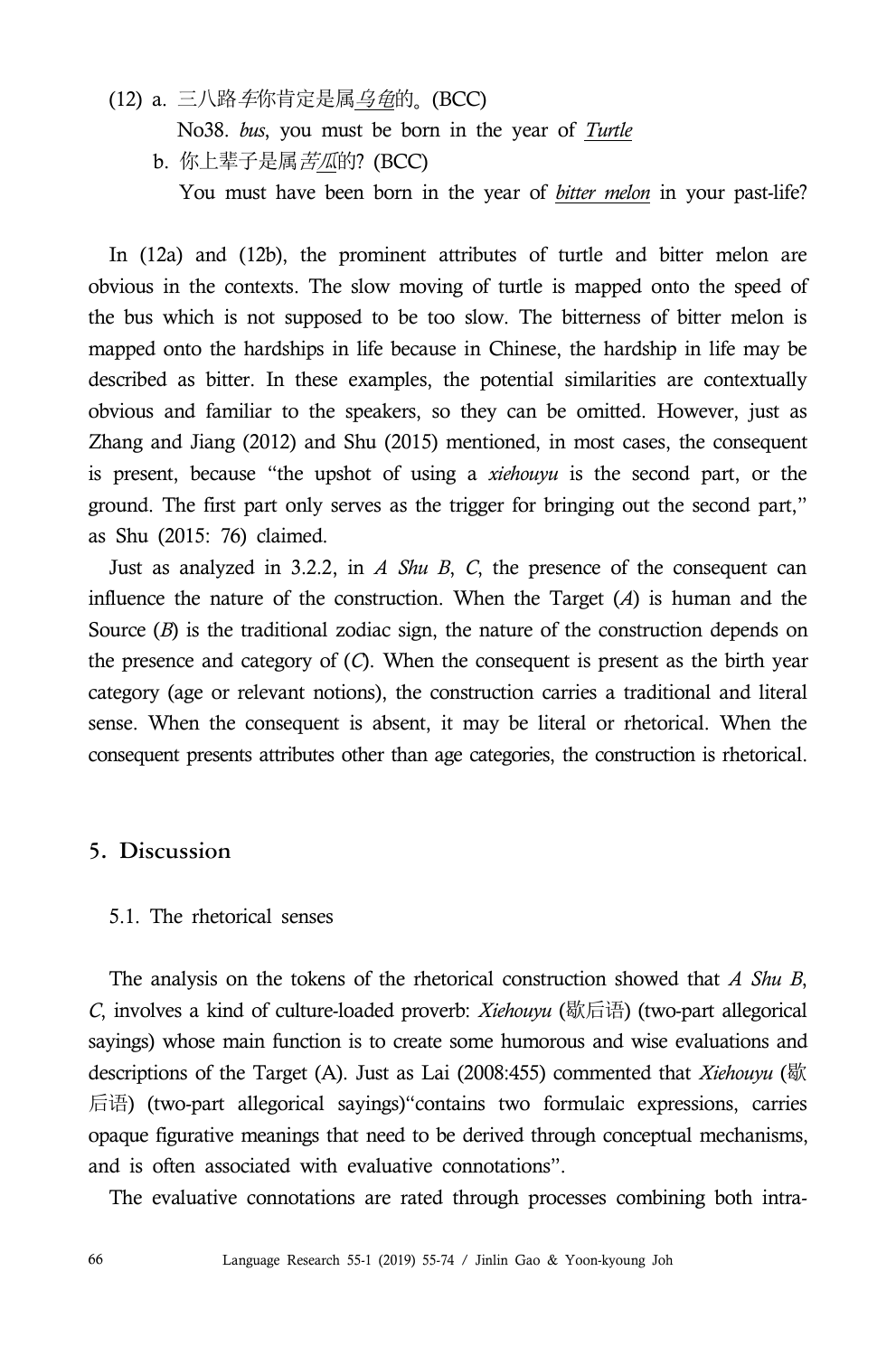rating and inter-rating based on the judgement on the evaluation of A in the expressions of *C.* The samples were first intra-rated by the author based on basic culture valuation intuitions, and after one month, it was re-rated by the author. Along with the intra-rating, a process of inter-rating by three Chinese (one 50-yearaged male from one 40-year-aged male from central China, one 35-year-age female from Southern China) was also underway. Based on the survey on the evaluative connotations of the consequent (*C*), it was shown that among the 660 tokens, 533 (80.8%) tokens are negative, 89 (13.5%) tokens are positive and 38 (5.7%) tokens are neutral connotations.

- (13) a. 他儿子是属*癞蛤蟆*的, 不咬人, 烦人<sub>。</sub> (Wen, 2002: 857) His son was born in the year of *Toad,* not biting but annoying. b. 爷爷, 你是属*牛*的, 你默默地奉献。 (CCL)
	- Grandpa, you were born in the year of *Ox*, silently devoting.
	- c. 我家丸子看来是属*兔子*的, 超级爱吃胡萝卜。 (BCC) My kid was born in the year of *rabbit*, loving carrots most.

In (13a), the annoying attribute of his son who did no harm (biting) is depicted as the ugly Toad who never bite people but was considered annoying for its appearance. The negative connotation is conveyed in a humorous way and will be neutralized. (13b) and (13c) described the behavior attributes of Grandpa and the kid in the culture-loaded construction which can create some inspiring and humorous effects. Such culture-loaded construction is frequently adopted because "the humorous nature of the *Xiehouyu* (歇后语) (two-part allegorical sayings) will bring the speaker and hearer closer together" Shu (2015:78).

In *A Shu B, C*, the construction senses are triggered by the connective *Shu* ( $\overline{\mathcal{B}}$ ), which sets this construction against the background of Chinese zodiac culture. The construction senses are inferred from the homophone association or conceptual association between the Target (*A*) and the Source (*B*), as Lai (2008) claimed. The rhetorical effect and sense depend on the consequent (*C*), because the antecedent *A Shu B*, as stated by Shu (2015:78), only serves as the trigger. It seems that the wit of the construction lies in the choice of the antecedent, which is often out of the expectation of the hearer which leads to some social effects.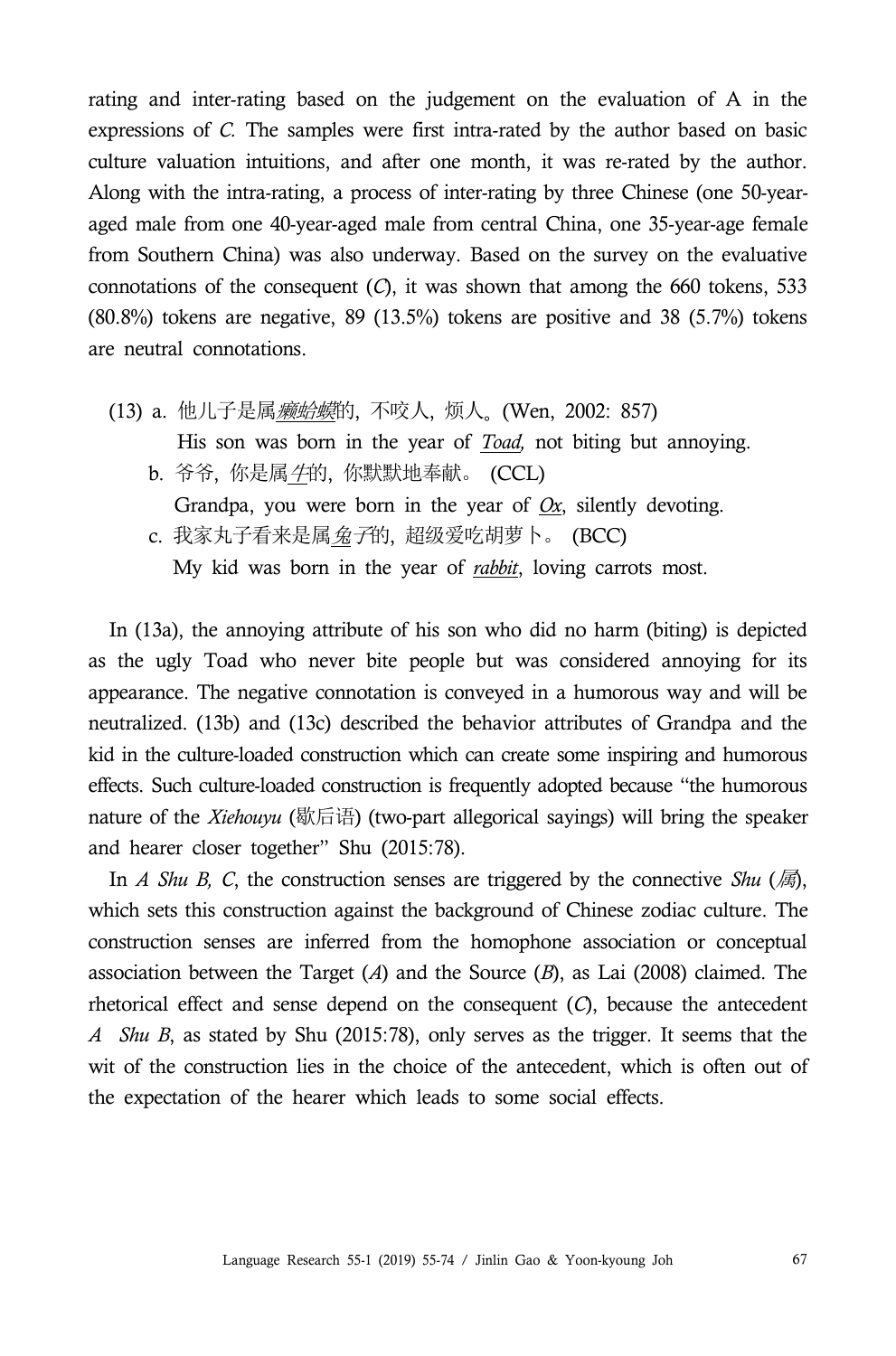#### 5.2. Conditions for transformation

The traditional zodiac cultural expression *A Shu B* has been endowed with some rhetorical function and transformed into the rhetorical construction: *A Shu B, C.* Based on the analysis on the categories of the Target (*A*), the Source (*B*) and the Ground (*C*), it is found that there are some conditions for the rhetorical transformation from the traditional construction. The basic condition for this transformation is the in-congruence with the traditional categories of *A, B* and *C*. In the traditional zodiac culture, *<sup>A</sup> Shu <sup>B</sup>*, *<sup>C</sup>* is used to designate the birth year

and age of Chinese. *A* is human, *B* is zodiac animal, and *C* is age or age-related expressions.

#### **Zodiac Designation:**  $A$  (HB) +  $B$  (ZAS),  $C$  (Age)

In the rhetorical usage of *A Shu B*, *C*, the categories of *A*, *B* and *C* are expanded which results in the transformed rhetorical construction as the following:

## Zodiac-based Rhetorical Evaluation:

(14) a. Human Target: A  $(HB) + B$  (ZAS), C (non-age)  $A$  (HB) + B (NZAS), (C) b. Non-human Target: A (NHB)  $+$  B (ZAS), (C) A ( $NHB$ ) + B ( $NZAS$ ), (C)

In (14a), when the Target  $(A)$  is human and the Source  $(B)$  is the traditional zodiac animal sign, the transformation depends on the categories of the Ground (*C*). When the Ground (*C*) is age or age-related expressions, it is the traditional construction. When the Ground (*C*) is specific attribute expressions, the construction is rhetorical. When the Target  $(A)$  is human and the Source  $(B)$  is the non-traditional zodiac animal sign, the construction is definitely rhetorical, regardless of the presence of the Ground (*C*), because the non-traditional zodiac animal signs are in-congruent with the traditional zodiac culture, and it cannot take the age-designation sense.

In (14b), when the Target (*A*) is non-human categories, such as animals, plant, artificial objects, etc., this construction is definitely rhetorical, regardless of the categories of the Source (*B*) and the Ground (*C*). In traditional Zodiac culture, the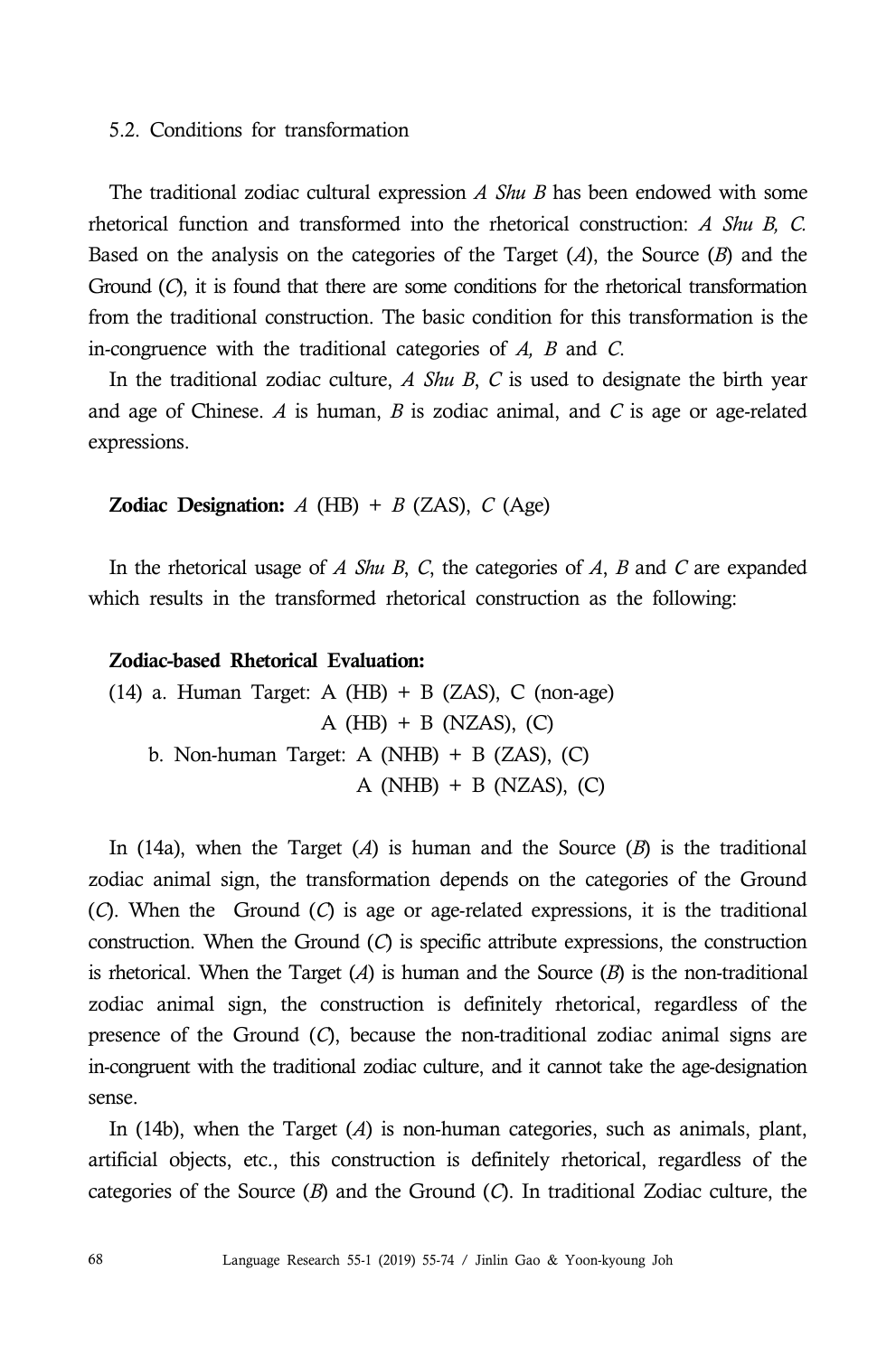Target (*A*) is human-exclusive, and only Chinese people or people with similar zodiac culture background can use this expression to talk about their age. Therefore, when non-human categories are presented as the Target (*A*), the expression is not to designate age but to evaluate or depict their attributes.

## 5.3. Possible motivations

The transformation from traditional cultural construction to the rhetorical construction involves several factors. No single theory can expound the complicated relationships between the Target  $(A)$ , the Source  $(B)$  and the Ground  $(C)$ . Yet, we will try to summarize the motivations for them, using the concepts discussed in the previous literature.

First of all, the possible motivations for the Zodiac culture and the rhetorical construction derived from it is the Great Chain of Being Metaphor, which, according to Lakoff and Turner (1989:167), is a scale of forms of beings. In *A Shu B ,* zodiac animals do not designate birth year but also concern the personality or attributes of humans, because "the scale of beings embodies a scale of properties" (ibid), and "part of any being's nature is shared with lower beings" (ibid:167).

Gao (2008:9) stated that we may understand human beings (higher) in terms of animals (lower) or vice versa since we attribute human characteristics to animals. Thus, the Great Chain of beings "links two levels in the hierarchy of beings to the extent that one is understood in terms of the other"(ibid:9), and "it works in two directions: bottom-up and top-down"(ibid:9). Therefore, the attributes of traditional zodiac animals and non-traditional zodiac animals can be mapped onto the attributes of the Target (*A*), while non-human categories can also function as the Target (A) which is traditionally human-exclusive.

As mentioned in section 3, *A Shu B*, *C* is a type of *Shu*-*headed Xiehouyu* (属 字开头的歇后语)*.* In this construction, the antecedent is *A Shu B*, and the consequent is *C*. According to Lai (2008: 459), there exist two types of association between the antecedent and the consequent: Homo-phonic Association and Conceptual Association.

In Homo-phonic Association, "the target-in-source metonymy is invoked in the saying, with the first part as the source and the second part, the target, highlighting one of the biological or inherent attributes of the object" Lai (2008: 459). In *A Shu B*, *C*, the attributes of the Source (*B*) have the same or similar sound with the attributes of the Target (*A*). The sound of the Source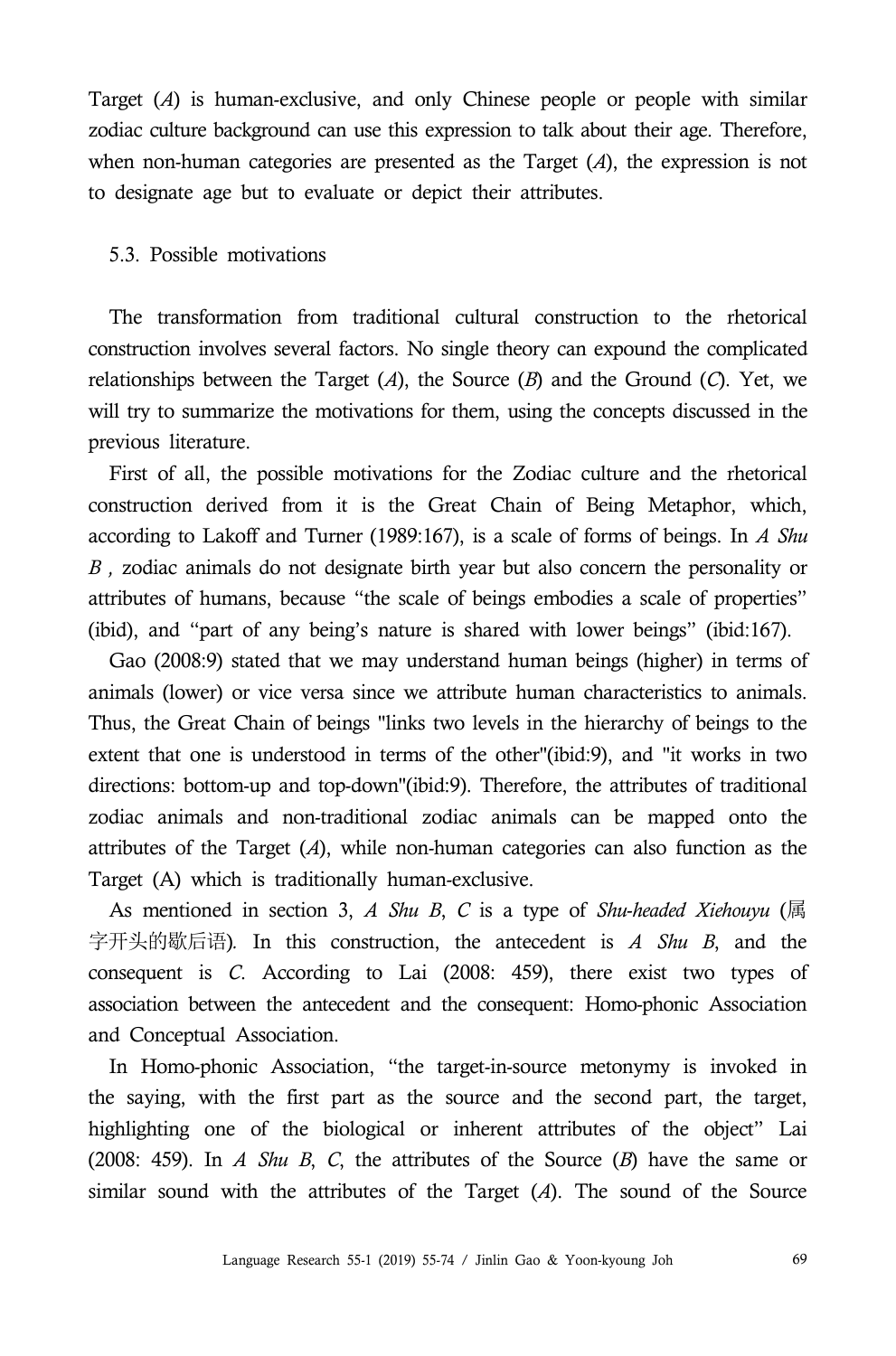(*B*) attributes triggers the homophone of the Target (*A*) attributes, while the antecedent provides the context for the rhetorical construction formation.

(15) a. 他属母鸡的, 没鸣 (名) 。 (BCC) He was born in the year of *Hen*, no crow (fame) b. 你属*蜡烛*的, 一条芯 (心) 。(BCC) You were born in the year of *candle*, one wick (will)

In (15a), the surface form "*born in the year of Hen, no crow*" describe one biological attribute of hen, who does not crow, and this is directly presented in the consequent. The deep form of this construction is to describe the attribute of a person, who has no fame. In Chinese, " *no crow*" and "*no fame*" are homophones which have the same sound but different forms and meanings. In this construction, " *no crow*" belongs to the surface form about hen, while "*no fame*" belongs to the deep form about human. However, they are connected in the antecedent " *He was born in the year of Hen*" and *He* and *Hen* are connected by the cultural specific connective: *Shu.*  With the association of homophones, the frame of animal is shifted to the frame of human, and " *no crow*" is shifted to "*no fame*". The same process also happens in (15b), in which the attribute of having "*one wick*" of candle is shifted to the attribute of having "*one will*" of human who devoted all his heart and soul to an action.

The further analysis showed that among the 660 examples, only 45 (6.8%) tokens are related to homo-phonic sounds and the majority of the tokens are related to Conceptual Association. Lai (2008:464) stated that "a target-in-source metonymy is identified in the sayings that are used to depict typical features of a thing" and "the description serves as a source of a metaphor which maps to a target that mirrors the same metonymy pattern." (ibid:464). In *A Shu B*, *C*, the consequent (*C*) is the intended attributes of the Target $(A)$ . The antecedent *A Shu B* triggers the Source (*B*), which projects the consequent(*C*)(intended attributes or similarities) onto the Target( $A$ ) explicitly or implicitly. The physical attributes of the Source  $(B)$  may be mapped onto the physical attributes of the Target (*A*) explicitly or onto the abstract attributes of the Target (*A*) implicitly.

- (16) a. 你呀, 属啄木鸟的, 嘴强身子弱! (Wen, 2002: 868) You were born in the year of *Woodpecker*, strong peck but weak body.
	- b. 你是属包子的吧, 这小脸胖的。 (BCC) You must be born in the year of stuffed buns, having a round fat face.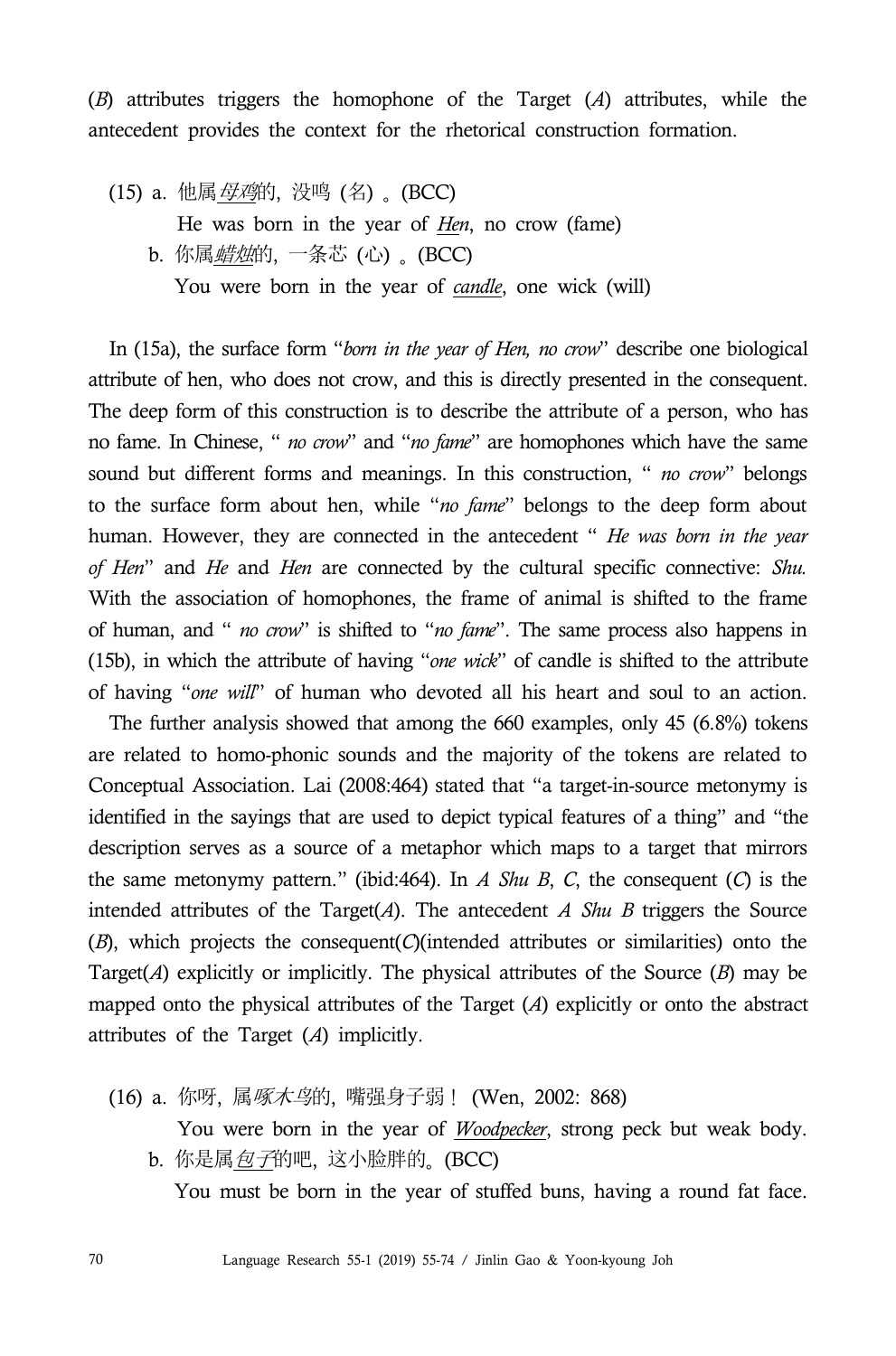In (16a), the physical attributes of woodpecker: hard peck and soft feather body, is mapped onto the abstract personality of people: being eloquent but inefficient. In Chinese, mouth stands for eloquence and body stands for ability to do things. A person with strong mouth and soft body is good at talking but worse at doing thing.

In (16b), the attribute of the stuffed buns is mapped onto the physical shape of the face. The shape of the stuffed buns triggers the attribute of a round fat face. It reassembles simile and may be transformed into the following: Your face is as fat and round as the stuffed buns, but the simile may not have the humour effect of *Xiehouyu* (歇后语) (two-part allegorical sayings)*.* 

## **6. Conclusion**

Based on the data from corpora and dictionaries of *Xiehouyu* (歇后语) (two-part allegorical sayings), this paper conducted a systematic analysis of the culture-specific construction of *A Shu B, C.* It is found that this construction is rhetorically transformed from the Chinese zodiac culture which evokes a kind of animal metaphor. The traditional zodiac expressions are transformed rhetorically for the evaluation and description of the desired attributes of human or non-human categories.

The analysis of the construction showed that the transformation is influenced by the categories of the Target (*A*), the Source (*B*) and the Ground (*C*). It is shown that the Target  $(A)$  can be human and non-human, while the Source  $(B)$  can be both traditional zodiac animal signs and non-traditional zodiac animal signs. The Ground (*C*) involves homophone association and conceptual association.

The rhetorical transformation is caused by the in-congruence with the traditional zodiac expression in which the Target (*A*) is human exclusive, and the Source (*B*) is the traditional collection of twelve animals, while the Ground (*C*) is year or age-related expressions. In the rhetorical construction, the categories of the three elements decided the rhetorical senses of it and they can be formulated as the following:

(17) *A* (HB) + *B* (ZAS), *C* (non-age)=Rhetorical Evaluation/Description *A* (HB) + *B* (NZAS), (C)=Rhetorical Evaluation/Description A (NHB) + B (ZAS), (C)=Rhetorical Evaluation/Description A (NHB) + B (NZAS), (C)=Rhetorical Evaluation/Description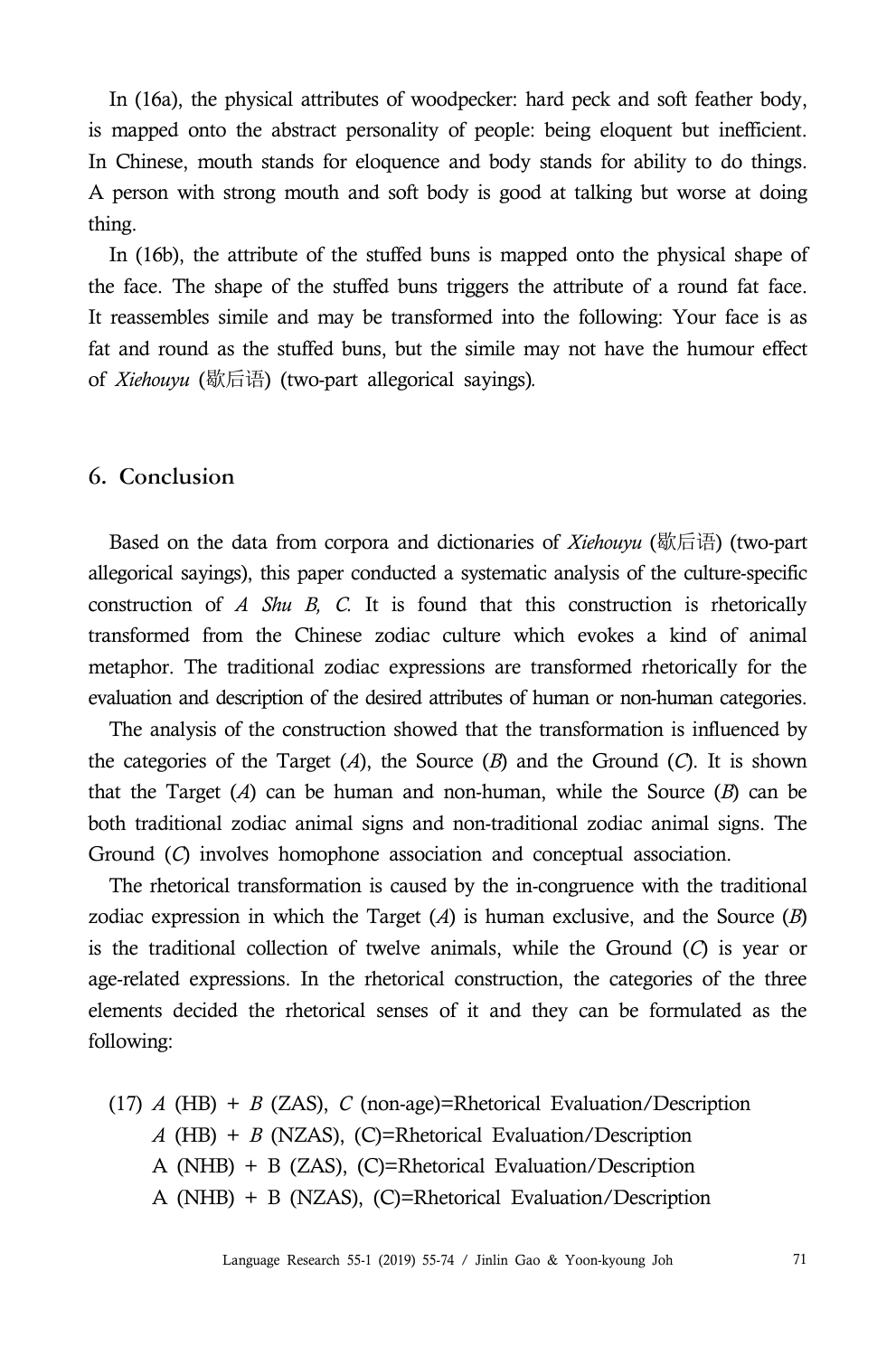The data analysis of the evaluative connotations showed that the rhetorical construction is mostly negative, and the evaluative distribution can be shown as the following: Negative  $(80.8\%)$  > Positive  $(13.5\%)$  > Neutral  $(5.7\%)$ .

Theses evaluative connotations are conveyed through *Xiehouyu* (歇后语) (two-part allegorical sayings) which has two-part structure: the antecedent (*A* Shu *B*) and the consequent (*C*). The antecedent describes the culture-specific mapping from the Source (*B*) to the Target (*A*), which is triggered by the culture-loaded connective *Shu.* The antecedent functions like a riddle, while the consequent is the answer to the riddle. In *Xiehouyu* (歇后语) (two-part allegorical sayings)*,* the consequent may be omitted or delayed to leave some time for the listeners to fill in the meaning, which may reduce the negative overtone and create some humorous effect.

The possible motivation for Zodiac culture is the Great Chain of Being metaphor beneath which lies the metaphor: *HUMAN BEINGS ARE ANIMALS*. The possible motivations for the construction sense can concern the conceptual mapping between the Source (*B*) and the Target (*A*), in which the attributes of both are inter-motivated by homophone association or conceptual association to produce the construction senses. All the mapping processes are dependent on the zodiac culture contexts, the intentions of the speaker, and the familiarity of the Ground (*C*).

The systematic analysis of the zodiac-derived rhetorical construction showed that construction, culture and cognition are closely interconnected. Constructions may be derived from specific cultural contexts, which may become part of culture itself. Beneath construction and culture, there lie the various cognitive motivations for them.

## **References**

- Gao, JinLin. (2008) *The Culture of Chinese Zodiacs and Metaphor Variation: Shu Yu*. Master Thesis, Guangxi Normal University.
- Goldberg, Adele. (1995) *Constructions: A Construction Grammar Approach to Argument Structure.* Chicago: The University of Chicago Press.
- Goldberg, Adele. (2006) *Constructions at Work: The Nature of Generalizations in Language.* New York: Oxford University Press.
- Gumperz, Joseph. & Levinson, Stephen. (1996) *Rethinking Linguistic Relativity*. Cambridge: Cambridge University Press.
- Heider, Karl. G. (2011) Minangkabau folk psychology. In: *The Cultural Context of Emotion. Culture, Mind, and Society* (The Book Series of the Society for Psychological Anthropology).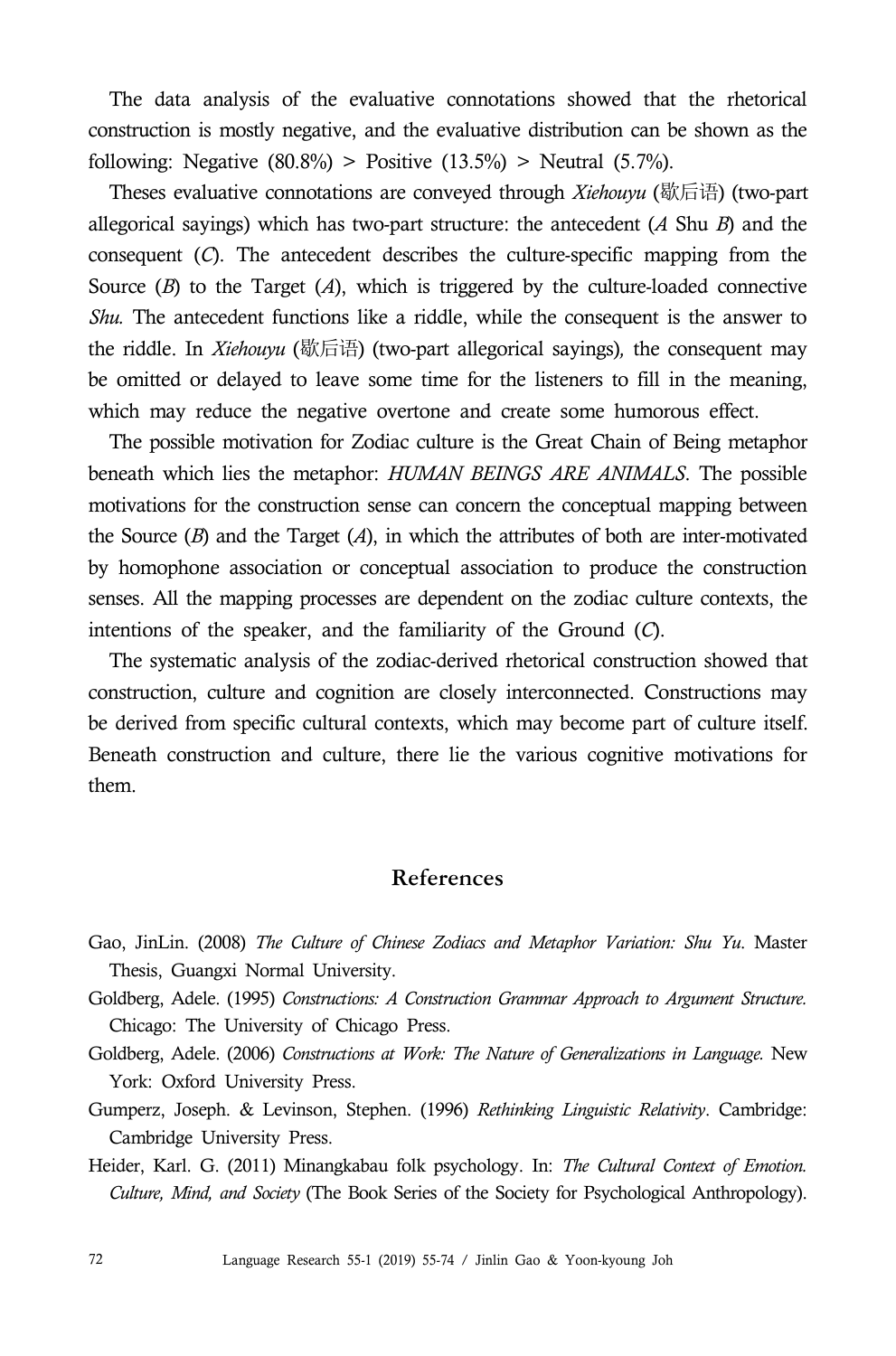New York: Palgrave Macmillan. DOI: https://doi.org/10.1057/9780230337596\_3.

Huang, Jian Rong. (1998) The Philosophical Root of Zodiac animal culture: The origins of Chinese Zodiac animals B. *Journal of Hainan Normal University* 4, 76-80.

Kövecses, Zoltán. (2002). *Metaphor: A Practical Introduction.* New York: Oxford Unversity Press.

- Lai, Huei Ling. (2008) Understanding and classifying two-part allegorical sayings: Metonymy, metaphor, and cultural constraints. *Journal of Pragmatics* 40, 454-474. DOI:10.1016/j.pragma. 2007.04.011.
- Lakoff, George and Turner, Mark. (1989) *More than Cool Reason: A field Guide to Poetic Metaphor*. Chicago: Chicago University Press.
- Li, Guo Nan. (1999) *Contrastive Studies of Figures of Chinese and English.* Fuzhou: Fujian People's Press.
- Li, Sheng Mei and Li, Qi Ru. (2013) The sentence with Shu: From syntactical level to rhetorical level. *Journal of Bijie College* 31(3), 1-8.
- Li, Sheng Mei. (2014) *A Research on the Function Words for Rhetorical Figures in Modern Chinese.* Doctorate dissertation. Hebei University.
- Lin, Wen Jin. (1985) *Tropes.* Shanghai: Shanghai Foreign Language Education Press.
- Liu, Da Wei. (2010) From grammatical construction to rhetorical construction. *Contemporary Rhetoric* 4, 14-23.
- Ma, Shun. (1987) Similes with Shu as connectives. *Logic and Language Learning* 35(6), 43-44;33.
- Panther, Klaus-Uwe. (2014) Metaphor and metonymy shaping grammar: The role of animal terms in expressive morphology and syntax. *Journal of Foreign Languages* 37(1), 2-20.
- Shu, Ding Fang. (2015) Chinese xiehouyu (歇后语) and the interpretation of metaphor and metonymy. *Journal of Pragmatics* 86, 74-79.
- Tang, Song Bo, and Huang, Jian Lin. (1989) *Dictionary of Chinese Tropes.* Beijing: China Radio International Press.
- Wen, Duan Zheng. (2002) *A Compendium of Chinese Xiehouyu.* Shanghai: Shanghai Dictionary Press.
- Wen, Duan Zheng. (2004) *General Dictionary of Chinese Xiehouyu.* Beijing: Language and Culture Press.
- Wen, Duan Zheng. (2005) *A Classified Dictionary of Chinese Xiehouyu.* Shanghai: Shanghai Dictionary Press.
- Xun, En Dong, Rao, Gao Qi, Xiao, XiaoYue and Zang, Jiao Jiao. (2016) The construction of the BCC Corpus in the age of big data. *Corpus Linguistics* 3(1), 93-109.
- Yang, Liu. (2017) A study of rhetorical construction "Shu N De." *Modern Linguistics* 5(4), 332-339. https://doi.org/10.12677/ml.2017.54045
- Ye, Shu Xuan. (1998) Zodiac culture and its origins. *Roots* (1), 7-9.
- Zhang, Hui and Jiang, Long. (2012) A cognitive linguistic interpretation of representation and comprehension of two-part allegorical sayings. *Journal of University of Shanghai for Science and Technology* 34(3), 193-197.